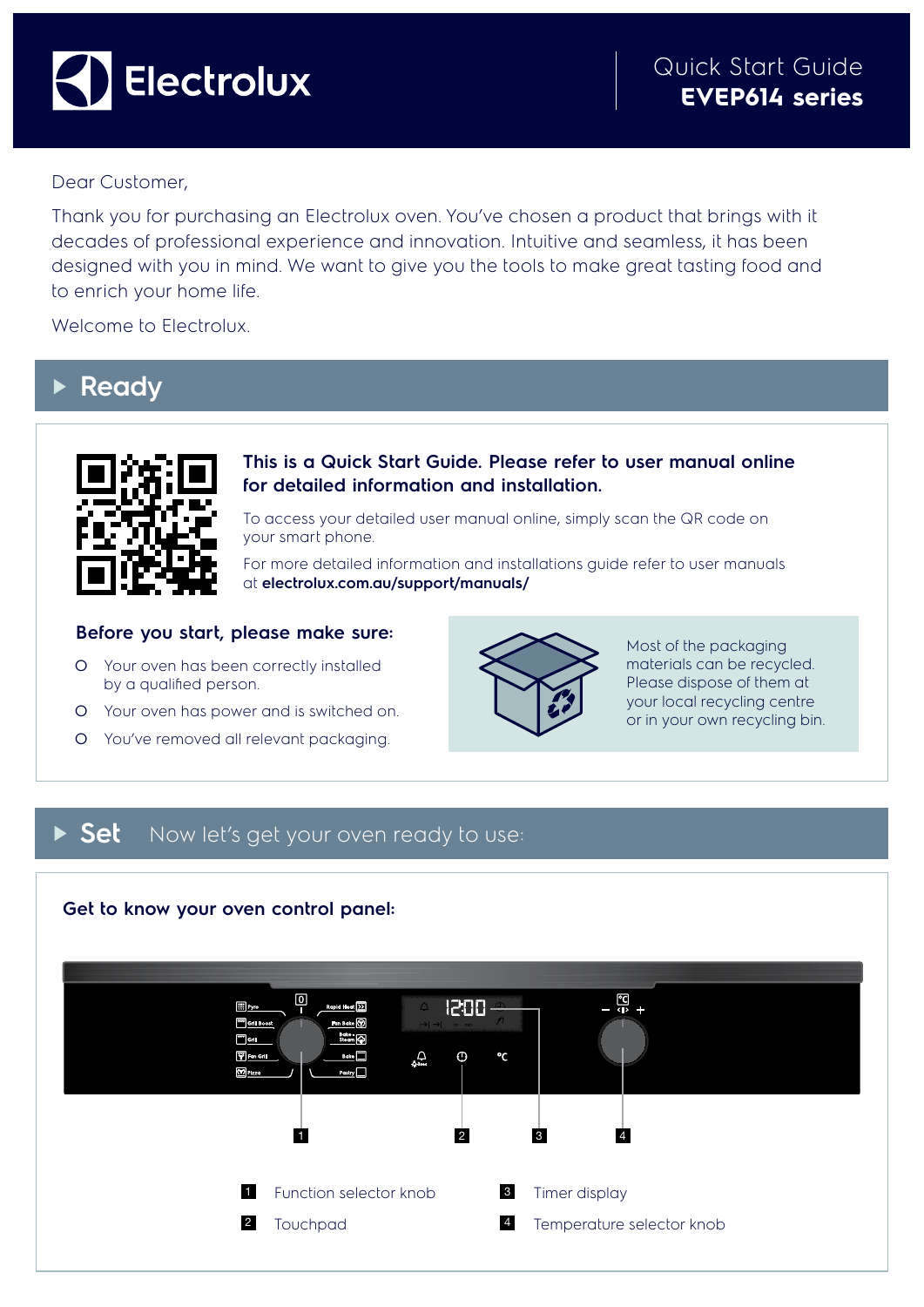# **Set!**

## **Installing the oven accessories**

- **1. Install telescopic slides to the side racks. Refer to installation guide supplied with oven slides.**
- **2. Insert side racks**
	- 1. Insert the rear peg into the rear access hole, ensuring peg is fully inserted.
	- 2. Then insert the front peg into the front access hole and push in firmly.



#### **3. To fit a shelf:**

- 1. Locate the detents on the side wires of the shelf, these should be towards the oven back wall. See image below.
- 2 Align the shelf to the same rail positions on both sides and slide the shelf in between the guide rails.
- 3. When fully inserted the shelf should not interfere with the closed oven door.



#### **4. Fit shelf to telescopic slides**

1. Push the shelf along the top of the slide until it hits the back post.



2. Drop the front of the shelf onto the slide ensuring it sits behind the front post of the slide.





3. When fully inserted the shelf should not interfere with the closed oven door.

### **Set the time**

You must set the time before you can operate your oven.

- 1. After the appliance has been electrically connected, the clock icon  $\Theta$  will be displayed and the '12' (the hour portion of the time) will flash.
- 2. Toggle the temp selector and +, then touch  $\bigoplus$  to choose the hour. Repeat to choose the minutes.
- 3. 5 seconds after the last change, the clock icon will disappear, confirming the time has been adjusted.

NOTE: The clock has a 24 hour display



### **Condition the oven**

(to burn off any residue)

New appliances can have oil or residue left from manufacturing. You will need to heat your oven for 30 minutes before using it for the first time.

- 1. Turn the function selector knob to FAN BAKE.
- 2. Using the temperature selector, set the oven to 180°C and heat for approximately 30 minutes. Make sure your room is well ventilated during this time.

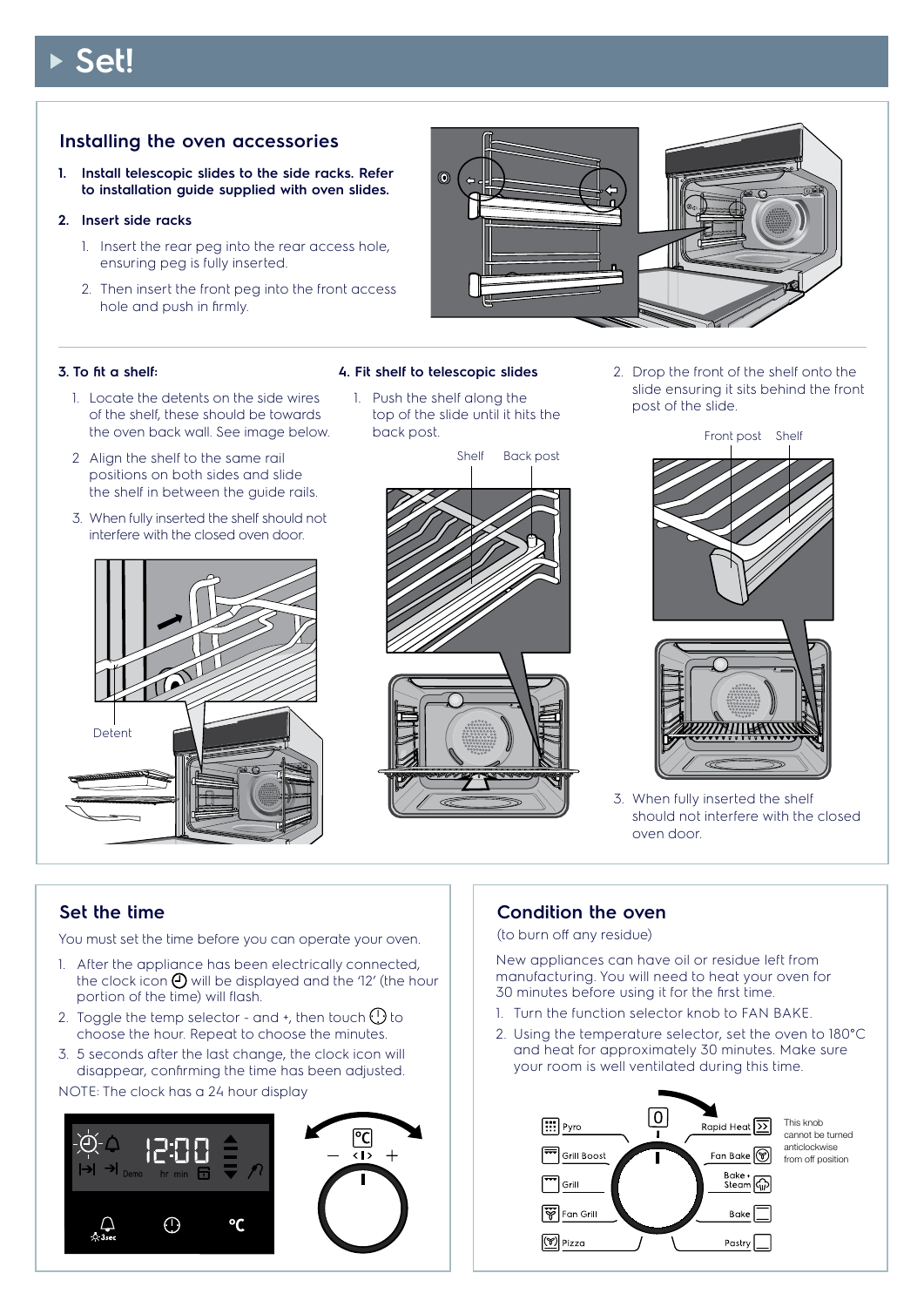#### **Remember to pre-heat each time**

For best cooking results pre-heat the oven. Pre-heating allows the oven to reach the required temperature quickly and efficiently as well as cook food at the correct temperature for the entire cook time. Recommended pre-heat time is 30 mins for baking and 3 minutes for grilling.



#### **Set your temperature**

- 1. To set the temperature, toggle the temperature selector left (-) and right (+) as required.
- 2. The oven will begin to heat.
- 3. The temperature can be adjusted at any time throughout the cooking process.

The desired cooking function must be selected before the oven will turn on.